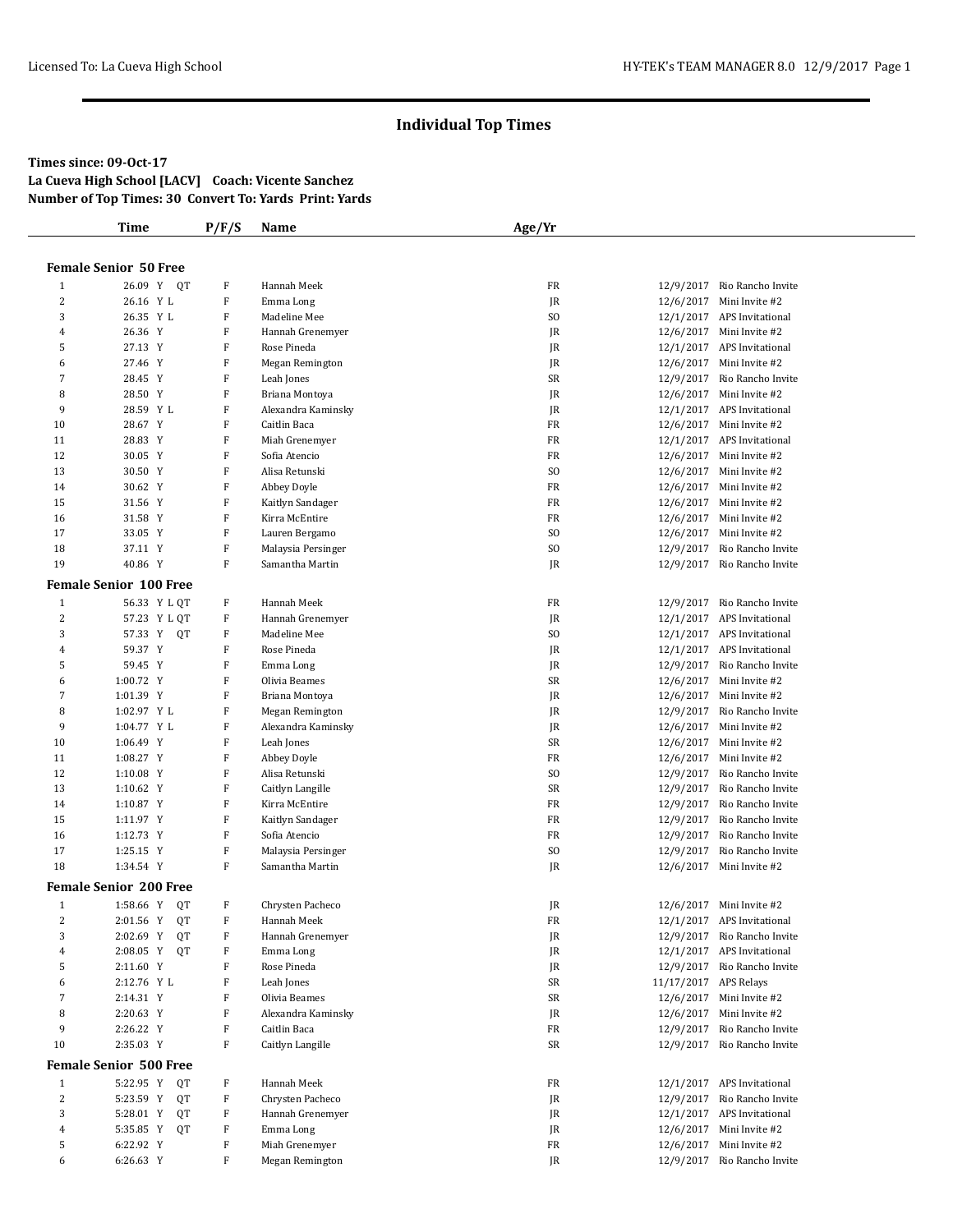### **Times since: 09-Oct-17**

**Number of Top Times: 30 Convert To: Yards Print: Yards**

| <b>Female Senior 50 Back</b><br>29.90 Y L<br>F<br>Madeline Mee<br>SO.<br>12/9/2017 Rio Rancho Invite<br>$\mathbf{1}$<br>$\overline{c}$<br>29.93 Y L<br>F<br>Hannah Grenemyer<br>JR<br>12/1/2017 APS Invitational<br>3<br>31.14 Y L<br>F<br>Caitlin Baca<br>FR<br>12/1/2017 APS Invitational<br>31.19 Y L<br>F<br>Leah Jones<br>SR<br>11/17/2017 APS Relays<br>4<br>5<br>36.78 Y L<br>F<br>Kirra McEntire<br>FR<br>12/9/2017 Rio Rancho Invite<br><b>Female Senior 100 Back</b><br>1:04.54 Y QT<br>F<br>Madeline Mee<br>12/1/2017 APS Invitational<br>$\mathbf{1}$<br>SO.<br>$\overline{c}$<br>F<br>12/1/2017 APS Invitational<br>1:06.45 Y<br>Briana Montoya<br>JR<br>3<br>1:06.47 Y<br>F<br>12/9/2017 Rio Rancho Invite<br>Hannah Grenemyer<br>JR<br>F<br>Hannah Meek<br>12/6/2017 Mini Invite #2<br>4<br>$1:08.10$ Y<br>FR<br>$5*$<br>F<br>Caitlin Baca<br>FR<br>12/6/2017 Mini Invite #2<br>1:08.71 Y<br>$5*$<br>F<br>12/9/2017 Rio Rancho Invite<br>1:08.71 Y<br>Emma Long<br>JR<br>7<br>F<br>Alexandra Kaminsky<br>12/6/2017 Mini Invite #2<br>1:12.03 Y<br>JR<br>8<br>F<br>Kirra McEntire<br>FR<br>12/9/2017 Rio Rancho Invite<br>1:24.15 Y<br>9<br>1:56.63 Y<br>F<br>Samantha Martin<br>JR<br>12/6/2017 Mini Invite #2<br><b>Female Senior 50 Breast</b><br>F<br>$\mathbf{1}$<br>43.57 Y L<br>Caitlyn Langille<br>SR<br>11/17/2017 APS Relays<br><b>Female Senior 100 Breast</b><br>1:10.71 Y QT<br>F<br>12/1/2017 APS Invitational<br>$\mathbf{1}$<br>Natalie Jones<br>JR<br>$\overline{c}$<br>F<br>12/6/2017 Mini Invite #2<br>1:14.70 Y<br>Hannah Grenemyer<br>JR<br>3<br>1:15.81 Y<br>F<br>SO.<br>12/6/2017 Mini Invite #2<br>Madeline Mee<br>$\overline{4}$<br>1:16.52 Y<br>F<br>Olivia Beames<br>SR<br>12/1/2017 APS Invitational<br>5<br>F<br>SR<br>12/6/2017 Mini Invite #2<br>1:24.12 Y<br>Leah Jones<br>6<br>1:36.00 Y<br>F<br>FR<br>12/9/2017 Rio Rancho Invite<br>Abbey Doyle<br>7<br>1:41.41 Y<br>F<br>FR<br>Sofia Atencio<br>12/9/2017 Rio Rancho Invite<br><b>Female Senior 50 Fly</b><br>32.49 Y L<br>F<br>Miah Grenemyer<br>FR<br>11/17/2017 APS Relays<br>$\mathbf{1}$<br><b>Female Senior 100 Fly</b><br>F<br>Chrysten Pacheco<br>12/6/2017 Mini Invite #2<br>1<br>59.83 Y QT<br>JR<br>2<br>F<br>1:02.30 Y<br>Emma Long<br>QT<br>JR<br>12/1/2017 APS Invitational<br>3<br>1:07.40 Y<br>F<br>SO.<br>12/6/2017 Mini Invite #2<br>Madeline Mee<br>F<br>Briana Montoya<br>12/1/2017 APS Invitational<br>4<br>1:08.18 Y<br>JR<br>F<br>5<br>Olivia Beames<br>SR<br>12/9/2017 Rio Rancho Invite<br>1:10.57 Y<br>F<br>Leah Jones<br>SR<br>6<br>1:10.61 Y<br>12/9/2017 Rio Rancho Invite<br>7<br>F<br>Hannah Meek<br>1:12.38 Y<br>FR<br>12/9/2017 Rio Rancho Invite<br>F<br>8<br>1:13.54 Y<br>Miah Grenemyer<br>FR<br>12/9/2017 Rio Rancho Invite<br>9<br>1:22.98 Y<br>F<br>Kaitlyn Sandager<br>FR<br>12/6/2017 Mini Invite #2<br>10<br>F<br>S <sub>O</sub><br>1:27.55 Y<br>Alisa Retunski<br>12/6/2017 Mini Invite #2<br><b>Female Senior 200 IM</b><br>Hannah Grenemyer<br>$\mathbf{1}$<br>2:15.95 Y<br>QT<br>F<br>JR<br>12/1/2017 APS Invitational<br>$\overline{c}$<br>2:18.74 Y<br>QT<br>F<br>Emma Long<br>JR<br>12/6/2017 Mini Invite #2<br>3<br>F<br>2:18.84 Y<br>QT<br>Chrysten Pacheco<br>12/9/2017 Rio Rancho Invite<br>JR<br>$\overline{4}$<br>2:24.38 Y<br>F<br>Hannah Meek<br>FR<br>12/6/2017 Mini Invite #2<br>F<br>5<br>2:26.35 Y<br>Madeline Mee<br>SO.<br>12/9/2017 Rio Rancho Invite<br>F<br>6<br>2:31.52 Y<br>Olivia Beames<br>SR<br>12/1/2017 APS Invitational<br>7<br>2:34.40 Y<br>F<br>Megan Remington<br>JR<br>12/6/2017 Mini Invite #2<br>8<br>2:38.59 Y<br>F<br>Miah Grenemyer<br>FR<br>12/9/2017 Rio Rancho Invite<br>9<br>F<br>2:39.73 Y<br>Alexandra Kaminsky<br>12/9/2017 Rio Rancho Invite<br>JR<br>10<br>2:51.90 Y<br>F<br>Lauren Bergamo<br>SO.<br>12/6/2017 Mini Invite #2 | Time | P/F/S | <b>Name</b> | Age/Yr |  |
|------------------------------------------------------------------------------------------------------------------------------------------------------------------------------------------------------------------------------------------------------------------------------------------------------------------------------------------------------------------------------------------------------------------------------------------------------------------------------------------------------------------------------------------------------------------------------------------------------------------------------------------------------------------------------------------------------------------------------------------------------------------------------------------------------------------------------------------------------------------------------------------------------------------------------------------------------------------------------------------------------------------------------------------------------------------------------------------------------------------------------------------------------------------------------------------------------------------------------------------------------------------------------------------------------------------------------------------------------------------------------------------------------------------------------------------------------------------------------------------------------------------------------------------------------------------------------------------------------------------------------------------------------------------------------------------------------------------------------------------------------------------------------------------------------------------------------------------------------------------------------------------------------------------------------------------------------------------------------------------------------------------------------------------------------------------------------------------------------------------------------------------------------------------------------------------------------------------------------------------------------------------------------------------------------------------------------------------------------------------------------------------------------------------------------------------------------------------------------------------------------------------------------------------------------------------------------------------------------------------------------------------------------------------------------------------------------------------------------------------------------------------------------------------------------------------------------------------------------------------------------------------------------------------------------------------------------------------------------------------------------------------------------------------------------------------------------------------------------------------------------------------------------------------------------------------------------------------------------------------------------------------------------------------------------------------------------------------------------------------------------------------------------------------------------------------------------------------------------------------------------------------------------------------------------------------------------------------------------------------------------------------------------------------------------------------------------------------------------------------------------------------------------------------------------------------------------|------|-------|-------------|--------|--|
|                                                                                                                                                                                                                                                                                                                                                                                                                                                                                                                                                                                                                                                                                                                                                                                                                                                                                                                                                                                                                                                                                                                                                                                                                                                                                                                                                                                                                                                                                                                                                                                                                                                                                                                                                                                                                                                                                                                                                                                                                                                                                                                                                                                                                                                                                                                                                                                                                                                                                                                                                                                                                                                                                                                                                                                                                                                                                                                                                                                                                                                                                                                                                                                                                                                                                                                                                                                                                                                                                                                                                                                                                                                                                                                                                                                                                              |      |       |             |        |  |
|                                                                                                                                                                                                                                                                                                                                                                                                                                                                                                                                                                                                                                                                                                                                                                                                                                                                                                                                                                                                                                                                                                                                                                                                                                                                                                                                                                                                                                                                                                                                                                                                                                                                                                                                                                                                                                                                                                                                                                                                                                                                                                                                                                                                                                                                                                                                                                                                                                                                                                                                                                                                                                                                                                                                                                                                                                                                                                                                                                                                                                                                                                                                                                                                                                                                                                                                                                                                                                                                                                                                                                                                                                                                                                                                                                                                                              |      |       |             |        |  |
|                                                                                                                                                                                                                                                                                                                                                                                                                                                                                                                                                                                                                                                                                                                                                                                                                                                                                                                                                                                                                                                                                                                                                                                                                                                                                                                                                                                                                                                                                                                                                                                                                                                                                                                                                                                                                                                                                                                                                                                                                                                                                                                                                                                                                                                                                                                                                                                                                                                                                                                                                                                                                                                                                                                                                                                                                                                                                                                                                                                                                                                                                                                                                                                                                                                                                                                                                                                                                                                                                                                                                                                                                                                                                                                                                                                                                              |      |       |             |        |  |
|                                                                                                                                                                                                                                                                                                                                                                                                                                                                                                                                                                                                                                                                                                                                                                                                                                                                                                                                                                                                                                                                                                                                                                                                                                                                                                                                                                                                                                                                                                                                                                                                                                                                                                                                                                                                                                                                                                                                                                                                                                                                                                                                                                                                                                                                                                                                                                                                                                                                                                                                                                                                                                                                                                                                                                                                                                                                                                                                                                                                                                                                                                                                                                                                                                                                                                                                                                                                                                                                                                                                                                                                                                                                                                                                                                                                                              |      |       |             |        |  |
|                                                                                                                                                                                                                                                                                                                                                                                                                                                                                                                                                                                                                                                                                                                                                                                                                                                                                                                                                                                                                                                                                                                                                                                                                                                                                                                                                                                                                                                                                                                                                                                                                                                                                                                                                                                                                                                                                                                                                                                                                                                                                                                                                                                                                                                                                                                                                                                                                                                                                                                                                                                                                                                                                                                                                                                                                                                                                                                                                                                                                                                                                                                                                                                                                                                                                                                                                                                                                                                                                                                                                                                                                                                                                                                                                                                                                              |      |       |             |        |  |
|                                                                                                                                                                                                                                                                                                                                                                                                                                                                                                                                                                                                                                                                                                                                                                                                                                                                                                                                                                                                                                                                                                                                                                                                                                                                                                                                                                                                                                                                                                                                                                                                                                                                                                                                                                                                                                                                                                                                                                                                                                                                                                                                                                                                                                                                                                                                                                                                                                                                                                                                                                                                                                                                                                                                                                                                                                                                                                                                                                                                                                                                                                                                                                                                                                                                                                                                                                                                                                                                                                                                                                                                                                                                                                                                                                                                                              |      |       |             |        |  |
|                                                                                                                                                                                                                                                                                                                                                                                                                                                                                                                                                                                                                                                                                                                                                                                                                                                                                                                                                                                                                                                                                                                                                                                                                                                                                                                                                                                                                                                                                                                                                                                                                                                                                                                                                                                                                                                                                                                                                                                                                                                                                                                                                                                                                                                                                                                                                                                                                                                                                                                                                                                                                                                                                                                                                                                                                                                                                                                                                                                                                                                                                                                                                                                                                                                                                                                                                                                                                                                                                                                                                                                                                                                                                                                                                                                                                              |      |       |             |        |  |
|                                                                                                                                                                                                                                                                                                                                                                                                                                                                                                                                                                                                                                                                                                                                                                                                                                                                                                                                                                                                                                                                                                                                                                                                                                                                                                                                                                                                                                                                                                                                                                                                                                                                                                                                                                                                                                                                                                                                                                                                                                                                                                                                                                                                                                                                                                                                                                                                                                                                                                                                                                                                                                                                                                                                                                                                                                                                                                                                                                                                                                                                                                                                                                                                                                                                                                                                                                                                                                                                                                                                                                                                                                                                                                                                                                                                                              |      |       |             |        |  |
|                                                                                                                                                                                                                                                                                                                                                                                                                                                                                                                                                                                                                                                                                                                                                                                                                                                                                                                                                                                                                                                                                                                                                                                                                                                                                                                                                                                                                                                                                                                                                                                                                                                                                                                                                                                                                                                                                                                                                                                                                                                                                                                                                                                                                                                                                                                                                                                                                                                                                                                                                                                                                                                                                                                                                                                                                                                                                                                                                                                                                                                                                                                                                                                                                                                                                                                                                                                                                                                                                                                                                                                                                                                                                                                                                                                                                              |      |       |             |        |  |
|                                                                                                                                                                                                                                                                                                                                                                                                                                                                                                                                                                                                                                                                                                                                                                                                                                                                                                                                                                                                                                                                                                                                                                                                                                                                                                                                                                                                                                                                                                                                                                                                                                                                                                                                                                                                                                                                                                                                                                                                                                                                                                                                                                                                                                                                                                                                                                                                                                                                                                                                                                                                                                                                                                                                                                                                                                                                                                                                                                                                                                                                                                                                                                                                                                                                                                                                                                                                                                                                                                                                                                                                                                                                                                                                                                                                                              |      |       |             |        |  |
|                                                                                                                                                                                                                                                                                                                                                                                                                                                                                                                                                                                                                                                                                                                                                                                                                                                                                                                                                                                                                                                                                                                                                                                                                                                                                                                                                                                                                                                                                                                                                                                                                                                                                                                                                                                                                                                                                                                                                                                                                                                                                                                                                                                                                                                                                                                                                                                                                                                                                                                                                                                                                                                                                                                                                                                                                                                                                                                                                                                                                                                                                                                                                                                                                                                                                                                                                                                                                                                                                                                                                                                                                                                                                                                                                                                                                              |      |       |             |        |  |
|                                                                                                                                                                                                                                                                                                                                                                                                                                                                                                                                                                                                                                                                                                                                                                                                                                                                                                                                                                                                                                                                                                                                                                                                                                                                                                                                                                                                                                                                                                                                                                                                                                                                                                                                                                                                                                                                                                                                                                                                                                                                                                                                                                                                                                                                                                                                                                                                                                                                                                                                                                                                                                                                                                                                                                                                                                                                                                                                                                                                                                                                                                                                                                                                                                                                                                                                                                                                                                                                                                                                                                                                                                                                                                                                                                                                                              |      |       |             |        |  |
|                                                                                                                                                                                                                                                                                                                                                                                                                                                                                                                                                                                                                                                                                                                                                                                                                                                                                                                                                                                                                                                                                                                                                                                                                                                                                                                                                                                                                                                                                                                                                                                                                                                                                                                                                                                                                                                                                                                                                                                                                                                                                                                                                                                                                                                                                                                                                                                                                                                                                                                                                                                                                                                                                                                                                                                                                                                                                                                                                                                                                                                                                                                                                                                                                                                                                                                                                                                                                                                                                                                                                                                                                                                                                                                                                                                                                              |      |       |             |        |  |
|                                                                                                                                                                                                                                                                                                                                                                                                                                                                                                                                                                                                                                                                                                                                                                                                                                                                                                                                                                                                                                                                                                                                                                                                                                                                                                                                                                                                                                                                                                                                                                                                                                                                                                                                                                                                                                                                                                                                                                                                                                                                                                                                                                                                                                                                                                                                                                                                                                                                                                                                                                                                                                                                                                                                                                                                                                                                                                                                                                                                                                                                                                                                                                                                                                                                                                                                                                                                                                                                                                                                                                                                                                                                                                                                                                                                                              |      |       |             |        |  |
|                                                                                                                                                                                                                                                                                                                                                                                                                                                                                                                                                                                                                                                                                                                                                                                                                                                                                                                                                                                                                                                                                                                                                                                                                                                                                                                                                                                                                                                                                                                                                                                                                                                                                                                                                                                                                                                                                                                                                                                                                                                                                                                                                                                                                                                                                                                                                                                                                                                                                                                                                                                                                                                                                                                                                                                                                                                                                                                                                                                                                                                                                                                                                                                                                                                                                                                                                                                                                                                                                                                                                                                                                                                                                                                                                                                                                              |      |       |             |        |  |
|                                                                                                                                                                                                                                                                                                                                                                                                                                                                                                                                                                                                                                                                                                                                                                                                                                                                                                                                                                                                                                                                                                                                                                                                                                                                                                                                                                                                                                                                                                                                                                                                                                                                                                                                                                                                                                                                                                                                                                                                                                                                                                                                                                                                                                                                                                                                                                                                                                                                                                                                                                                                                                                                                                                                                                                                                                                                                                                                                                                                                                                                                                                                                                                                                                                                                                                                                                                                                                                                                                                                                                                                                                                                                                                                                                                                                              |      |       |             |        |  |
|                                                                                                                                                                                                                                                                                                                                                                                                                                                                                                                                                                                                                                                                                                                                                                                                                                                                                                                                                                                                                                                                                                                                                                                                                                                                                                                                                                                                                                                                                                                                                                                                                                                                                                                                                                                                                                                                                                                                                                                                                                                                                                                                                                                                                                                                                                                                                                                                                                                                                                                                                                                                                                                                                                                                                                                                                                                                                                                                                                                                                                                                                                                                                                                                                                                                                                                                                                                                                                                                                                                                                                                                                                                                                                                                                                                                                              |      |       |             |        |  |
|                                                                                                                                                                                                                                                                                                                                                                                                                                                                                                                                                                                                                                                                                                                                                                                                                                                                                                                                                                                                                                                                                                                                                                                                                                                                                                                                                                                                                                                                                                                                                                                                                                                                                                                                                                                                                                                                                                                                                                                                                                                                                                                                                                                                                                                                                                                                                                                                                                                                                                                                                                                                                                                                                                                                                                                                                                                                                                                                                                                                                                                                                                                                                                                                                                                                                                                                                                                                                                                                                                                                                                                                                                                                                                                                                                                                                              |      |       |             |        |  |
|                                                                                                                                                                                                                                                                                                                                                                                                                                                                                                                                                                                                                                                                                                                                                                                                                                                                                                                                                                                                                                                                                                                                                                                                                                                                                                                                                                                                                                                                                                                                                                                                                                                                                                                                                                                                                                                                                                                                                                                                                                                                                                                                                                                                                                                                                                                                                                                                                                                                                                                                                                                                                                                                                                                                                                                                                                                                                                                                                                                                                                                                                                                                                                                                                                                                                                                                                                                                                                                                                                                                                                                                                                                                                                                                                                                                                              |      |       |             |        |  |
|                                                                                                                                                                                                                                                                                                                                                                                                                                                                                                                                                                                                                                                                                                                                                                                                                                                                                                                                                                                                                                                                                                                                                                                                                                                                                                                                                                                                                                                                                                                                                                                                                                                                                                                                                                                                                                                                                                                                                                                                                                                                                                                                                                                                                                                                                                                                                                                                                                                                                                                                                                                                                                                                                                                                                                                                                                                                                                                                                                                                                                                                                                                                                                                                                                                                                                                                                                                                                                                                                                                                                                                                                                                                                                                                                                                                                              |      |       |             |        |  |
|                                                                                                                                                                                                                                                                                                                                                                                                                                                                                                                                                                                                                                                                                                                                                                                                                                                                                                                                                                                                                                                                                                                                                                                                                                                                                                                                                                                                                                                                                                                                                                                                                                                                                                                                                                                                                                                                                                                                                                                                                                                                                                                                                                                                                                                                                                                                                                                                                                                                                                                                                                                                                                                                                                                                                                                                                                                                                                                                                                                                                                                                                                                                                                                                                                                                                                                                                                                                                                                                                                                                                                                                                                                                                                                                                                                                                              |      |       |             |        |  |
|                                                                                                                                                                                                                                                                                                                                                                                                                                                                                                                                                                                                                                                                                                                                                                                                                                                                                                                                                                                                                                                                                                                                                                                                                                                                                                                                                                                                                                                                                                                                                                                                                                                                                                                                                                                                                                                                                                                                                                                                                                                                                                                                                                                                                                                                                                                                                                                                                                                                                                                                                                                                                                                                                                                                                                                                                                                                                                                                                                                                                                                                                                                                                                                                                                                                                                                                                                                                                                                                                                                                                                                                                                                                                                                                                                                                                              |      |       |             |        |  |
|                                                                                                                                                                                                                                                                                                                                                                                                                                                                                                                                                                                                                                                                                                                                                                                                                                                                                                                                                                                                                                                                                                                                                                                                                                                                                                                                                                                                                                                                                                                                                                                                                                                                                                                                                                                                                                                                                                                                                                                                                                                                                                                                                                                                                                                                                                                                                                                                                                                                                                                                                                                                                                                                                                                                                                                                                                                                                                                                                                                                                                                                                                                                                                                                                                                                                                                                                                                                                                                                                                                                                                                                                                                                                                                                                                                                                              |      |       |             |        |  |
|                                                                                                                                                                                                                                                                                                                                                                                                                                                                                                                                                                                                                                                                                                                                                                                                                                                                                                                                                                                                                                                                                                                                                                                                                                                                                                                                                                                                                                                                                                                                                                                                                                                                                                                                                                                                                                                                                                                                                                                                                                                                                                                                                                                                                                                                                                                                                                                                                                                                                                                                                                                                                                                                                                                                                                                                                                                                                                                                                                                                                                                                                                                                                                                                                                                                                                                                                                                                                                                                                                                                                                                                                                                                                                                                                                                                                              |      |       |             |        |  |
|                                                                                                                                                                                                                                                                                                                                                                                                                                                                                                                                                                                                                                                                                                                                                                                                                                                                                                                                                                                                                                                                                                                                                                                                                                                                                                                                                                                                                                                                                                                                                                                                                                                                                                                                                                                                                                                                                                                                                                                                                                                                                                                                                                                                                                                                                                                                                                                                                                                                                                                                                                                                                                                                                                                                                                                                                                                                                                                                                                                                                                                                                                                                                                                                                                                                                                                                                                                                                                                                                                                                                                                                                                                                                                                                                                                                                              |      |       |             |        |  |
|                                                                                                                                                                                                                                                                                                                                                                                                                                                                                                                                                                                                                                                                                                                                                                                                                                                                                                                                                                                                                                                                                                                                                                                                                                                                                                                                                                                                                                                                                                                                                                                                                                                                                                                                                                                                                                                                                                                                                                                                                                                                                                                                                                                                                                                                                                                                                                                                                                                                                                                                                                                                                                                                                                                                                                                                                                                                                                                                                                                                                                                                                                                                                                                                                                                                                                                                                                                                                                                                                                                                                                                                                                                                                                                                                                                                                              |      |       |             |        |  |
|                                                                                                                                                                                                                                                                                                                                                                                                                                                                                                                                                                                                                                                                                                                                                                                                                                                                                                                                                                                                                                                                                                                                                                                                                                                                                                                                                                                                                                                                                                                                                                                                                                                                                                                                                                                                                                                                                                                                                                                                                                                                                                                                                                                                                                                                                                                                                                                                                                                                                                                                                                                                                                                                                                                                                                                                                                                                                                                                                                                                                                                                                                                                                                                                                                                                                                                                                                                                                                                                                                                                                                                                                                                                                                                                                                                                                              |      |       |             |        |  |
|                                                                                                                                                                                                                                                                                                                                                                                                                                                                                                                                                                                                                                                                                                                                                                                                                                                                                                                                                                                                                                                                                                                                                                                                                                                                                                                                                                                                                                                                                                                                                                                                                                                                                                                                                                                                                                                                                                                                                                                                                                                                                                                                                                                                                                                                                                                                                                                                                                                                                                                                                                                                                                                                                                                                                                                                                                                                                                                                                                                                                                                                                                                                                                                                                                                                                                                                                                                                                                                                                                                                                                                                                                                                                                                                                                                                                              |      |       |             |        |  |
|                                                                                                                                                                                                                                                                                                                                                                                                                                                                                                                                                                                                                                                                                                                                                                                                                                                                                                                                                                                                                                                                                                                                                                                                                                                                                                                                                                                                                                                                                                                                                                                                                                                                                                                                                                                                                                                                                                                                                                                                                                                                                                                                                                                                                                                                                                                                                                                                                                                                                                                                                                                                                                                                                                                                                                                                                                                                                                                                                                                                                                                                                                                                                                                                                                                                                                                                                                                                                                                                                                                                                                                                                                                                                                                                                                                                                              |      |       |             |        |  |
|                                                                                                                                                                                                                                                                                                                                                                                                                                                                                                                                                                                                                                                                                                                                                                                                                                                                                                                                                                                                                                                                                                                                                                                                                                                                                                                                                                                                                                                                                                                                                                                                                                                                                                                                                                                                                                                                                                                                                                                                                                                                                                                                                                                                                                                                                                                                                                                                                                                                                                                                                                                                                                                                                                                                                                                                                                                                                                                                                                                                                                                                                                                                                                                                                                                                                                                                                                                                                                                                                                                                                                                                                                                                                                                                                                                                                              |      |       |             |        |  |
|                                                                                                                                                                                                                                                                                                                                                                                                                                                                                                                                                                                                                                                                                                                                                                                                                                                                                                                                                                                                                                                                                                                                                                                                                                                                                                                                                                                                                                                                                                                                                                                                                                                                                                                                                                                                                                                                                                                                                                                                                                                                                                                                                                                                                                                                                                                                                                                                                                                                                                                                                                                                                                                                                                                                                                                                                                                                                                                                                                                                                                                                                                                                                                                                                                                                                                                                                                                                                                                                                                                                                                                                                                                                                                                                                                                                                              |      |       |             |        |  |
|                                                                                                                                                                                                                                                                                                                                                                                                                                                                                                                                                                                                                                                                                                                                                                                                                                                                                                                                                                                                                                                                                                                                                                                                                                                                                                                                                                                                                                                                                                                                                                                                                                                                                                                                                                                                                                                                                                                                                                                                                                                                                                                                                                                                                                                                                                                                                                                                                                                                                                                                                                                                                                                                                                                                                                                                                                                                                                                                                                                                                                                                                                                                                                                                                                                                                                                                                                                                                                                                                                                                                                                                                                                                                                                                                                                                                              |      |       |             |        |  |
|                                                                                                                                                                                                                                                                                                                                                                                                                                                                                                                                                                                                                                                                                                                                                                                                                                                                                                                                                                                                                                                                                                                                                                                                                                                                                                                                                                                                                                                                                                                                                                                                                                                                                                                                                                                                                                                                                                                                                                                                                                                                                                                                                                                                                                                                                                                                                                                                                                                                                                                                                                                                                                                                                                                                                                                                                                                                                                                                                                                                                                                                                                                                                                                                                                                                                                                                                                                                                                                                                                                                                                                                                                                                                                                                                                                                                              |      |       |             |        |  |
|                                                                                                                                                                                                                                                                                                                                                                                                                                                                                                                                                                                                                                                                                                                                                                                                                                                                                                                                                                                                                                                                                                                                                                                                                                                                                                                                                                                                                                                                                                                                                                                                                                                                                                                                                                                                                                                                                                                                                                                                                                                                                                                                                                                                                                                                                                                                                                                                                                                                                                                                                                                                                                                                                                                                                                                                                                                                                                                                                                                                                                                                                                                                                                                                                                                                                                                                                                                                                                                                                                                                                                                                                                                                                                                                                                                                                              |      |       |             |        |  |
|                                                                                                                                                                                                                                                                                                                                                                                                                                                                                                                                                                                                                                                                                                                                                                                                                                                                                                                                                                                                                                                                                                                                                                                                                                                                                                                                                                                                                                                                                                                                                                                                                                                                                                                                                                                                                                                                                                                                                                                                                                                                                                                                                                                                                                                                                                                                                                                                                                                                                                                                                                                                                                                                                                                                                                                                                                                                                                                                                                                                                                                                                                                                                                                                                                                                                                                                                                                                                                                                                                                                                                                                                                                                                                                                                                                                                              |      |       |             |        |  |
|                                                                                                                                                                                                                                                                                                                                                                                                                                                                                                                                                                                                                                                                                                                                                                                                                                                                                                                                                                                                                                                                                                                                                                                                                                                                                                                                                                                                                                                                                                                                                                                                                                                                                                                                                                                                                                                                                                                                                                                                                                                                                                                                                                                                                                                                                                                                                                                                                                                                                                                                                                                                                                                                                                                                                                                                                                                                                                                                                                                                                                                                                                                                                                                                                                                                                                                                                                                                                                                                                                                                                                                                                                                                                                                                                                                                                              |      |       |             |        |  |
|                                                                                                                                                                                                                                                                                                                                                                                                                                                                                                                                                                                                                                                                                                                                                                                                                                                                                                                                                                                                                                                                                                                                                                                                                                                                                                                                                                                                                                                                                                                                                                                                                                                                                                                                                                                                                                                                                                                                                                                                                                                                                                                                                                                                                                                                                                                                                                                                                                                                                                                                                                                                                                                                                                                                                                                                                                                                                                                                                                                                                                                                                                                                                                                                                                                                                                                                                                                                                                                                                                                                                                                                                                                                                                                                                                                                                              |      |       |             |        |  |
|                                                                                                                                                                                                                                                                                                                                                                                                                                                                                                                                                                                                                                                                                                                                                                                                                                                                                                                                                                                                                                                                                                                                                                                                                                                                                                                                                                                                                                                                                                                                                                                                                                                                                                                                                                                                                                                                                                                                                                                                                                                                                                                                                                                                                                                                                                                                                                                                                                                                                                                                                                                                                                                                                                                                                                                                                                                                                                                                                                                                                                                                                                                                                                                                                                                                                                                                                                                                                                                                                                                                                                                                                                                                                                                                                                                                                              |      |       |             |        |  |
|                                                                                                                                                                                                                                                                                                                                                                                                                                                                                                                                                                                                                                                                                                                                                                                                                                                                                                                                                                                                                                                                                                                                                                                                                                                                                                                                                                                                                                                                                                                                                                                                                                                                                                                                                                                                                                                                                                                                                                                                                                                                                                                                                                                                                                                                                                                                                                                                                                                                                                                                                                                                                                                                                                                                                                                                                                                                                                                                                                                                                                                                                                                                                                                                                                                                                                                                                                                                                                                                                                                                                                                                                                                                                                                                                                                                                              |      |       |             |        |  |
|                                                                                                                                                                                                                                                                                                                                                                                                                                                                                                                                                                                                                                                                                                                                                                                                                                                                                                                                                                                                                                                                                                                                                                                                                                                                                                                                                                                                                                                                                                                                                                                                                                                                                                                                                                                                                                                                                                                                                                                                                                                                                                                                                                                                                                                                                                                                                                                                                                                                                                                                                                                                                                                                                                                                                                                                                                                                                                                                                                                                                                                                                                                                                                                                                                                                                                                                                                                                                                                                                                                                                                                                                                                                                                                                                                                                                              |      |       |             |        |  |
|                                                                                                                                                                                                                                                                                                                                                                                                                                                                                                                                                                                                                                                                                                                                                                                                                                                                                                                                                                                                                                                                                                                                                                                                                                                                                                                                                                                                                                                                                                                                                                                                                                                                                                                                                                                                                                                                                                                                                                                                                                                                                                                                                                                                                                                                                                                                                                                                                                                                                                                                                                                                                                                                                                                                                                                                                                                                                                                                                                                                                                                                                                                                                                                                                                                                                                                                                                                                                                                                                                                                                                                                                                                                                                                                                                                                                              |      |       |             |        |  |
|                                                                                                                                                                                                                                                                                                                                                                                                                                                                                                                                                                                                                                                                                                                                                                                                                                                                                                                                                                                                                                                                                                                                                                                                                                                                                                                                                                                                                                                                                                                                                                                                                                                                                                                                                                                                                                                                                                                                                                                                                                                                                                                                                                                                                                                                                                                                                                                                                                                                                                                                                                                                                                                                                                                                                                                                                                                                                                                                                                                                                                                                                                                                                                                                                                                                                                                                                                                                                                                                                                                                                                                                                                                                                                                                                                                                                              |      |       |             |        |  |
|                                                                                                                                                                                                                                                                                                                                                                                                                                                                                                                                                                                                                                                                                                                                                                                                                                                                                                                                                                                                                                                                                                                                                                                                                                                                                                                                                                                                                                                                                                                                                                                                                                                                                                                                                                                                                                                                                                                                                                                                                                                                                                                                                                                                                                                                                                                                                                                                                                                                                                                                                                                                                                                                                                                                                                                                                                                                                                                                                                                                                                                                                                                                                                                                                                                                                                                                                                                                                                                                                                                                                                                                                                                                                                                                                                                                                              |      |       |             |        |  |
|                                                                                                                                                                                                                                                                                                                                                                                                                                                                                                                                                                                                                                                                                                                                                                                                                                                                                                                                                                                                                                                                                                                                                                                                                                                                                                                                                                                                                                                                                                                                                                                                                                                                                                                                                                                                                                                                                                                                                                                                                                                                                                                                                                                                                                                                                                                                                                                                                                                                                                                                                                                                                                                                                                                                                                                                                                                                                                                                                                                                                                                                                                                                                                                                                                                                                                                                                                                                                                                                                                                                                                                                                                                                                                                                                                                                                              |      |       |             |        |  |
|                                                                                                                                                                                                                                                                                                                                                                                                                                                                                                                                                                                                                                                                                                                                                                                                                                                                                                                                                                                                                                                                                                                                                                                                                                                                                                                                                                                                                                                                                                                                                                                                                                                                                                                                                                                                                                                                                                                                                                                                                                                                                                                                                                                                                                                                                                                                                                                                                                                                                                                                                                                                                                                                                                                                                                                                                                                                                                                                                                                                                                                                                                                                                                                                                                                                                                                                                                                                                                                                                                                                                                                                                                                                                                                                                                                                                              |      |       |             |        |  |
|                                                                                                                                                                                                                                                                                                                                                                                                                                                                                                                                                                                                                                                                                                                                                                                                                                                                                                                                                                                                                                                                                                                                                                                                                                                                                                                                                                                                                                                                                                                                                                                                                                                                                                                                                                                                                                                                                                                                                                                                                                                                                                                                                                                                                                                                                                                                                                                                                                                                                                                                                                                                                                                                                                                                                                                                                                                                                                                                                                                                                                                                                                                                                                                                                                                                                                                                                                                                                                                                                                                                                                                                                                                                                                                                                                                                                              |      |       |             |        |  |
|                                                                                                                                                                                                                                                                                                                                                                                                                                                                                                                                                                                                                                                                                                                                                                                                                                                                                                                                                                                                                                                                                                                                                                                                                                                                                                                                                                                                                                                                                                                                                                                                                                                                                                                                                                                                                                                                                                                                                                                                                                                                                                                                                                                                                                                                                                                                                                                                                                                                                                                                                                                                                                                                                                                                                                                                                                                                                                                                                                                                                                                                                                                                                                                                                                                                                                                                                                                                                                                                                                                                                                                                                                                                                                                                                                                                                              |      |       |             |        |  |
|                                                                                                                                                                                                                                                                                                                                                                                                                                                                                                                                                                                                                                                                                                                                                                                                                                                                                                                                                                                                                                                                                                                                                                                                                                                                                                                                                                                                                                                                                                                                                                                                                                                                                                                                                                                                                                                                                                                                                                                                                                                                                                                                                                                                                                                                                                                                                                                                                                                                                                                                                                                                                                                                                                                                                                                                                                                                                                                                                                                                                                                                                                                                                                                                                                                                                                                                                                                                                                                                                                                                                                                                                                                                                                                                                                                                                              |      |       |             |        |  |
|                                                                                                                                                                                                                                                                                                                                                                                                                                                                                                                                                                                                                                                                                                                                                                                                                                                                                                                                                                                                                                                                                                                                                                                                                                                                                                                                                                                                                                                                                                                                                                                                                                                                                                                                                                                                                                                                                                                                                                                                                                                                                                                                                                                                                                                                                                                                                                                                                                                                                                                                                                                                                                                                                                                                                                                                                                                                                                                                                                                                                                                                                                                                                                                                                                                                                                                                                                                                                                                                                                                                                                                                                                                                                                                                                                                                                              |      |       |             |        |  |
|                                                                                                                                                                                                                                                                                                                                                                                                                                                                                                                                                                                                                                                                                                                                                                                                                                                                                                                                                                                                                                                                                                                                                                                                                                                                                                                                                                                                                                                                                                                                                                                                                                                                                                                                                                                                                                                                                                                                                                                                                                                                                                                                                                                                                                                                                                                                                                                                                                                                                                                                                                                                                                                                                                                                                                                                                                                                                                                                                                                                                                                                                                                                                                                                                                                                                                                                                                                                                                                                                                                                                                                                                                                                                                                                                                                                                              |      |       |             |        |  |
|                                                                                                                                                                                                                                                                                                                                                                                                                                                                                                                                                                                                                                                                                                                                                                                                                                                                                                                                                                                                                                                                                                                                                                                                                                                                                                                                                                                                                                                                                                                                                                                                                                                                                                                                                                                                                                                                                                                                                                                                                                                                                                                                                                                                                                                                                                                                                                                                                                                                                                                                                                                                                                                                                                                                                                                                                                                                                                                                                                                                                                                                                                                                                                                                                                                                                                                                                                                                                                                                                                                                                                                                                                                                                                                                                                                                                              |      |       |             |        |  |
|                                                                                                                                                                                                                                                                                                                                                                                                                                                                                                                                                                                                                                                                                                                                                                                                                                                                                                                                                                                                                                                                                                                                                                                                                                                                                                                                                                                                                                                                                                                                                                                                                                                                                                                                                                                                                                                                                                                                                                                                                                                                                                                                                                                                                                                                                                                                                                                                                                                                                                                                                                                                                                                                                                                                                                                                                                                                                                                                                                                                                                                                                                                                                                                                                                                                                                                                                                                                                                                                                                                                                                                                                                                                                                                                                                                                                              |      |       |             |        |  |
| <b>Male Senior 50 Free</b>                                                                                                                                                                                                                                                                                                                                                                                                                                                                                                                                                                                                                                                                                                                                                                                                                                                                                                                                                                                                                                                                                                                                                                                                                                                                                                                                                                                                                                                                                                                                                                                                                                                                                                                                                                                                                                                                                                                                                                                                                                                                                                                                                                                                                                                                                                                                                                                                                                                                                                                                                                                                                                                                                                                                                                                                                                                                                                                                                                                                                                                                                                                                                                                                                                                                                                                                                                                                                                                                                                                                                                                                                                                                                                                                                                                                   |      |       |             |        |  |
| 22.86 Y QT<br>F<br>Brock Zuyderwyk<br>SO.<br>12/1/2017 APS Invitational<br>$\mathbf{1}$                                                                                                                                                                                                                                                                                                                                                                                                                                                                                                                                                                                                                                                                                                                                                                                                                                                                                                                                                                                                                                                                                                                                                                                                                                                                                                                                                                                                                                                                                                                                                                                                                                                                                                                                                                                                                                                                                                                                                                                                                                                                                                                                                                                                                                                                                                                                                                                                                                                                                                                                                                                                                                                                                                                                                                                                                                                                                                                                                                                                                                                                                                                                                                                                                                                                                                                                                                                                                                                                                                                                                                                                                                                                                                                                      |      |       |             |        |  |
| $\sqrt{2}$<br>SR<br>23.41 Y L QT<br>F<br>Davis Little<br>12/1/2017 APS Invitational                                                                                                                                                                                                                                                                                                                                                                                                                                                                                                                                                                                                                                                                                                                                                                                                                                                                                                                                                                                                                                                                                                                                                                                                                                                                                                                                                                                                                                                                                                                                                                                                                                                                                                                                                                                                                                                                                                                                                                                                                                                                                                                                                                                                                                                                                                                                                                                                                                                                                                                                                                                                                                                                                                                                                                                                                                                                                                                                                                                                                                                                                                                                                                                                                                                                                                                                                                                                                                                                                                                                                                                                                                                                                                                                          |      |       |             |        |  |
| 3<br>23.49 Y<br><b>OT</b><br>F<br>Matthew Eck<br>SR<br>12/6/2017 Mini Invite #2                                                                                                                                                                                                                                                                                                                                                                                                                                                                                                                                                                                                                                                                                                                                                                                                                                                                                                                                                                                                                                                                                                                                                                                                                                                                                                                                                                                                                                                                                                                                                                                                                                                                                                                                                                                                                                                                                                                                                                                                                                                                                                                                                                                                                                                                                                                                                                                                                                                                                                                                                                                                                                                                                                                                                                                                                                                                                                                                                                                                                                                                                                                                                                                                                                                                                                                                                                                                                                                                                                                                                                                                                                                                                                                                              |      |       |             |        |  |
| F<br>23.73 Y<br>Tyler Lopez<br>SR<br>12/6/2017 Mini Invite #2<br>4                                                                                                                                                                                                                                                                                                                                                                                                                                                                                                                                                                                                                                                                                                                                                                                                                                                                                                                                                                                                                                                                                                                                                                                                                                                                                                                                                                                                                                                                                                                                                                                                                                                                                                                                                                                                                                                                                                                                                                                                                                                                                                                                                                                                                                                                                                                                                                                                                                                                                                                                                                                                                                                                                                                                                                                                                                                                                                                                                                                                                                                                                                                                                                                                                                                                                                                                                                                                                                                                                                                                                                                                                                                                                                                                                           |      |       |             |        |  |
| 5<br>F<br>SR<br>23.81 Y<br>Joseph Lucero<br>12/6/2017 Mini Invite #2                                                                                                                                                                                                                                                                                                                                                                                                                                                                                                                                                                                                                                                                                                                                                                                                                                                                                                                                                                                                                                                                                                                                                                                                                                                                                                                                                                                                                                                                                                                                                                                                                                                                                                                                                                                                                                                                                                                                                                                                                                                                                                                                                                                                                                                                                                                                                                                                                                                                                                                                                                                                                                                                                                                                                                                                                                                                                                                                                                                                                                                                                                                                                                                                                                                                                                                                                                                                                                                                                                                                                                                                                                                                                                                                                         |      |       |             |        |  |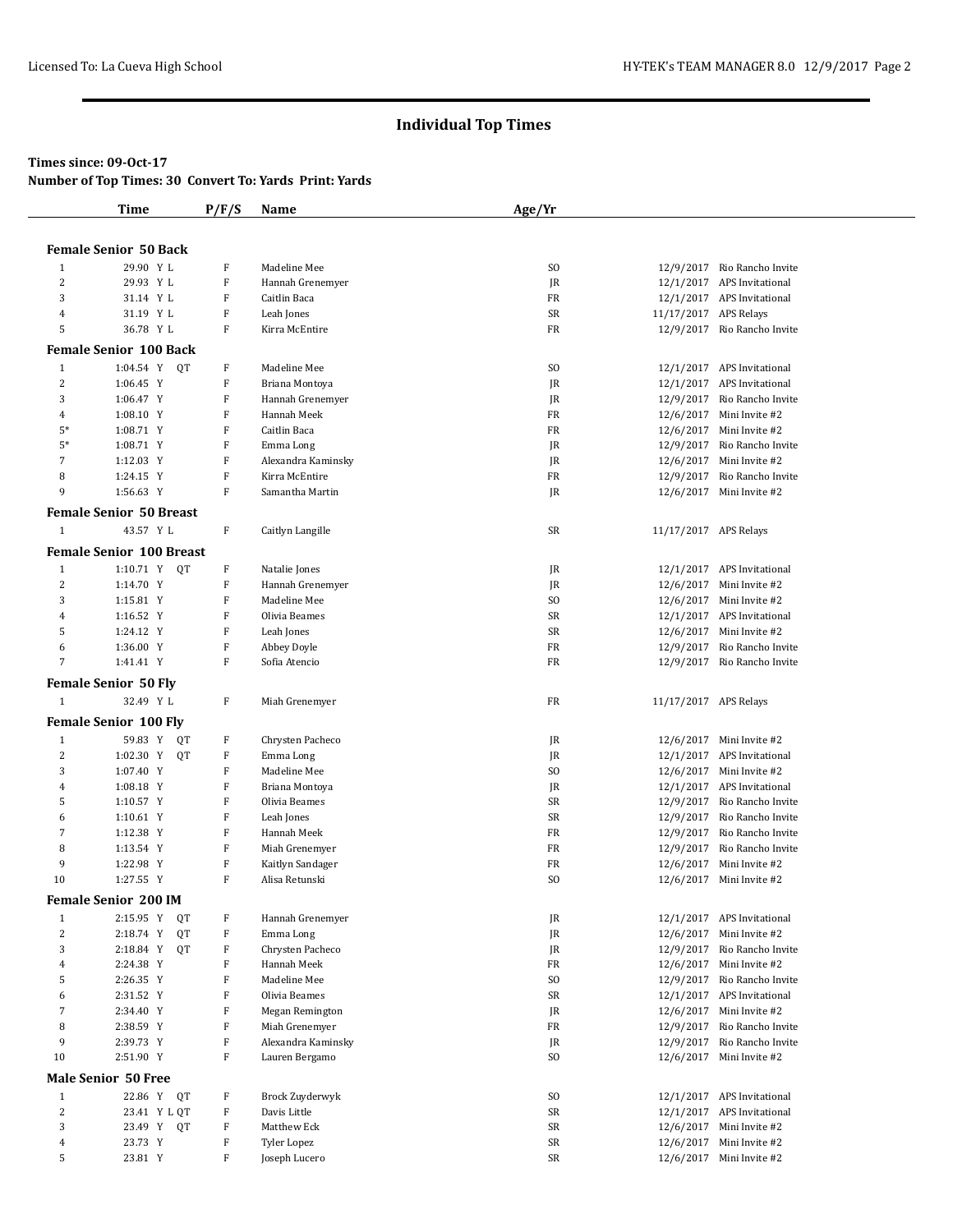# **Times since: 09-Oct-17**

**Number of Top Times: 30 Convert To: Yards Print: Yards**

|                  | <b>Time</b>                 | P/F/S       | Name                | Age/Yr          |                       |                             |
|------------------|-----------------------------|-------------|---------------------|-----------------|-----------------------|-----------------------------|
|                  |                             |             |                     |                 |                       |                             |
| 6                | 23.95 Y                     | F           | Quanwei Lei         | S <sub>O</sub>  |                       | 12/6/2017 Mini Invite #2    |
| $\boldsymbol{7}$ | 25.69 Y                     | $\mathbf F$ | Camden Fouser       | FR              |                       | 12/9/2017 Rio Rancho Invite |
| 8                |                             | $\rm F$     |                     | SO <sub>1</sub> |                       |                             |
|                  | 26.35 Y                     |             | Cole Mortensen      |                 |                       | 12/9/2017 Rio Rancho Invite |
| 9                | 26.50 Y L                   | F           | Hrithik Patel       | SR              |                       | 12/6/2017 Mini Invite #2    |
| 10               | 26.58 Y                     | ${\bf F}$   | Jeffrey Alei        | SO.             |                       | 12/9/2017 Rio Rancho Invite |
| 11               | 26.71 Y                     | F           | Pete Matteucci      | FR              |                       | 12/6/2017 Mini Invite #2    |
| 12               | 27.27 Y L                   | F           | Jayson Wintermute   | SO.             | 11/17/2017 APS Relays |                             |
| 13               | 27.40 Y                     | ${\bf F}$   | Zachary Leigh       | SO <sub>1</sub> |                       | 12/6/2017 Mini Invite #2    |
| 14               | 27.99 Y                     | F           | Carter Jenkins      | FR              |                       | 12/6/2017 Mini Invite #2    |
| 15               | 28.04 Y L                   | F           | Randy Jeung         | SR              |                       | 12/1/2017 APS Invitational  |
| 16               | 28.29 Y                     | $\rm F$     | Nicholas Chang      | FR              |                       | 12/6/2017 Mini Invite #2    |
| 17               | 29.14 Y                     | F           | <b>Blake Watson</b> | SO <sub>1</sub> |                       | 12/9/2017 Rio Rancho Invite |
| 18               | 30.53 Y                     | F           | Jeremiah Shaw       | FR              |                       | 12/9/2017 Rio Rancho Invite |
|                  |                             |             |                     |                 |                       |                             |
|                  | <b>Male Senior 100 Free</b> |             |                     |                 |                       |                             |
| $\mathbf{1}$     | 50.66 Y<br>QT               | F           | Davis Little        | SR              |                       | 12/1/2017 APS Invitational  |
| $\sqrt{2}$       | 51.01 Y<br>QT               | F           | Brock Zuyderwyk     | SO.             |                       | 12/1/2017 APS Invitational  |
| 3                | 51.13 Y L QT                | F           | Gabe Cuneo          | SR              |                       | 12/1/2017 APS Invitational  |
| $\overline{4}$   | 51.36 Y L QT                | F           | Matthew Eck         | SR              |                       | 12/6/2017 Mini Invite #2    |
| 5                | 52.37 Y                     | ${\bf F}$   | Tyler Lopez         | SR              |                       | 12/9/2017 Rio Rancho Invite |
| 6                |                             | $\mathbf F$ |                     | SO <sub>1</sub> |                       |                             |
|                  | 52.64 Y                     |             | Quanwei Lei         |                 |                       | 12/9/2017 Rio Rancho Invite |
| 7                | 53.83 Y                     | F           | Joseph Lucero       | SR              |                       | 12/6/2017 Mini Invite #2    |
| 8                | 54.65 Y                     | ${\bf F}$   | Greyson Ulibarri    | FR              |                       | 12/6/2017 Mini Invite #2    |
| 9                | 56.96 Y                     | $\mathbf F$ | Charles Chau        | JR              |                       | 12/6/2017 Mini Invite #2    |
| 10               | 58.77 Y                     | F           | Jeffrey Alei        | S <sub>O</sub>  |                       | 12/9/2017 Rio Rancho Invite |
| 11               | 58.88 Y                     | ${\bf F}$   | Anders Watson       | SR              |                       | 12/6/2017 Mini Invite #2    |
| 12               | 59.56 Y                     | F           | Hrithik Patel       | SR              |                       | 12/6/2017 Mini Invite #2    |
| 13               | 59.72 Y                     | F           | Pete Matteucci      | FR              |                       | 12/9/2017 Rio Rancho Invite |
| 14               | 1:00.33 Y                   | $\mathbf F$ | Cole Mortensen      | SO.             |                       | 12/9/2017 Rio Rancho Invite |
| 15               | 1:01.85 Y                   | F           | Nicholas Chang      | FR              |                       | 12/6/2017 Mini Invite #2    |
| 16               | 1:02.34 Y                   | F           | Jayson Wintermute   | S <sub>O</sub>  |                       | 12/9/2017 Rio Rancho Invite |
| 17               |                             | $\mathbf F$ |                     | S <sub>O</sub>  |                       | 12/6/2017 Mini Invite #2    |
|                  | 1:03.72 Y                   |             | <b>Blake Watson</b> |                 |                       |                             |
| 18               | 1:04.97 Y                   | F           | Zachary Leigh       | S <sub>O</sub>  |                       | 12/9/2017 Rio Rancho Invite |
| 19               | 1:05.22 Y                   | $\mathbf F$ | Carter Jenkins      | FR              |                       | 12/9/2017 Rio Rancho Invite |
| 20               | 1:14.60 Y                   | $\rm F$     | Jeremiah Shaw       | FR              |                       | 12/9/2017 Rio Rancho Invite |
|                  | <b>Male Senior 200 Free</b> |             |                     |                 |                       |                             |
| $\mathbf{1}$     | 1:52.53 Y QT                | F           | Davis Little        | SR              |                       | 12/1/2017 APS Invitational  |
|                  |                             |             |                     |                 |                       |                             |
| $\sqrt{2}$       | 1:55.10 Y                   | $\mathbf F$ | Brock Zuyderwyk     | S <sub>O</sub>  |                       | 12/6/2017 Mini Invite #2    |
| 3                | 1:56.48 Y                   | F           | Quanwei Lei         | S <sub>O</sub>  |                       | 12/9/2017 Rio Rancho Invite |
| $\overline{4}$   | 1:56.98 Y                   | $\rm F$     | Daniel Feaster      | SR              |                       | 12/1/2017 APS Invitational  |
| 5                | 1:57.90 Y                   | F           | Greyson Ulibarri    | FR              |                       | 12/6/2017 Mini Invite #2    |
| 6                | 1:59.70 Y                   | F           | Camden Fouser       | FR              |                       | 12/6/2017 Mini Invite #2    |
| $\sqrt{2}$       | 2:06.12 Y                   | $\rm F$     | Joseph Lucero       | SR              |                       | 12/9/2017 Rio Rancho Invite |
| 8                | 2:07.93 Y                   | $\mathbf F$ | Charles Chau        | JR              |                       | 12/9/2017 Rio Rancho Invite |
| 9                | 2:09.60 Y                   | F           | Gabe Cuneo          | SR              |                       | 12/9/2017 Rio Rancho Invite |
| 10               | 2:16.51 Y                   | $\mathbf F$ | Randy Jeung         | SR              |                       | 12/6/2017 Mini Invite #2    |
|                  |                             |             |                     |                 |                       |                             |
|                  | <b>Male Senior 500 Free</b> |             |                     |                 |                       |                             |
| $\mathbf{1}$     | 5:23.19 Y                   | F           | Greyson Ulibarri    | FR              |                       | 12/1/2017 APS Invitational  |
| $\sqrt{2}$       | 5:27.85 Y                   | $\mathbf F$ | Brock Zuyderwyk     | SO.             |                       | 12/9/2017 Rio Rancho Invite |
| 3                | 5:43.16 Y                   | F           | Brenden Pepin       | JR              |                       | 12/1/2017 APS Invitational  |
| $\overline{4}$   | 5:46.62 Y                   | F           | Charles Chau        | JR              |                       | 12/9/2017 Rio Rancho Invite |
| 5                | 6:00.22 Y                   | F           | Tyler Lopez         | SR              |                       | 12/6/2017 Mini Invite #2    |
|                  |                             |             |                     |                 |                       |                             |
|                  | <b>Male Senior 50 Back</b>  |             |                     |                 |                       |                             |
| $\mathbf{1}$     | 26.83 Y L                   | $\mathbf F$ | Quanwei Lei         | ${\rm S0}$      |                       | 12/1/2017 APS Invitational  |
| $\sqrt{2}$       | 27.92 Y L                   | F           | <b>Tyler Lopez</b>  | SR              |                       | 12/9/2017 Rio Rancho Invite |
| 3                | 28.92 Y L                   | F           | Camden Fouser       | FR              |                       | 12/1/2017 APS Invitational  |
| $\overline{4}$   | 29.84 Y L                   | $\mathbf F$ | Charles Chau        | JR              |                       | 12/6/2017 Mini Invite #2    |
| 5                | 30.69 Y L                   | F           | Pete Matteucci      | FR              |                       | 12/6/2017 Mini Invite #2    |
| 6                |                             | F           |                     | S <sub>O</sub>  | 11/17/2017 APS Relays |                             |
|                  | 30.93 Y L                   |             | Jeffrey Alei        |                 |                       |                             |